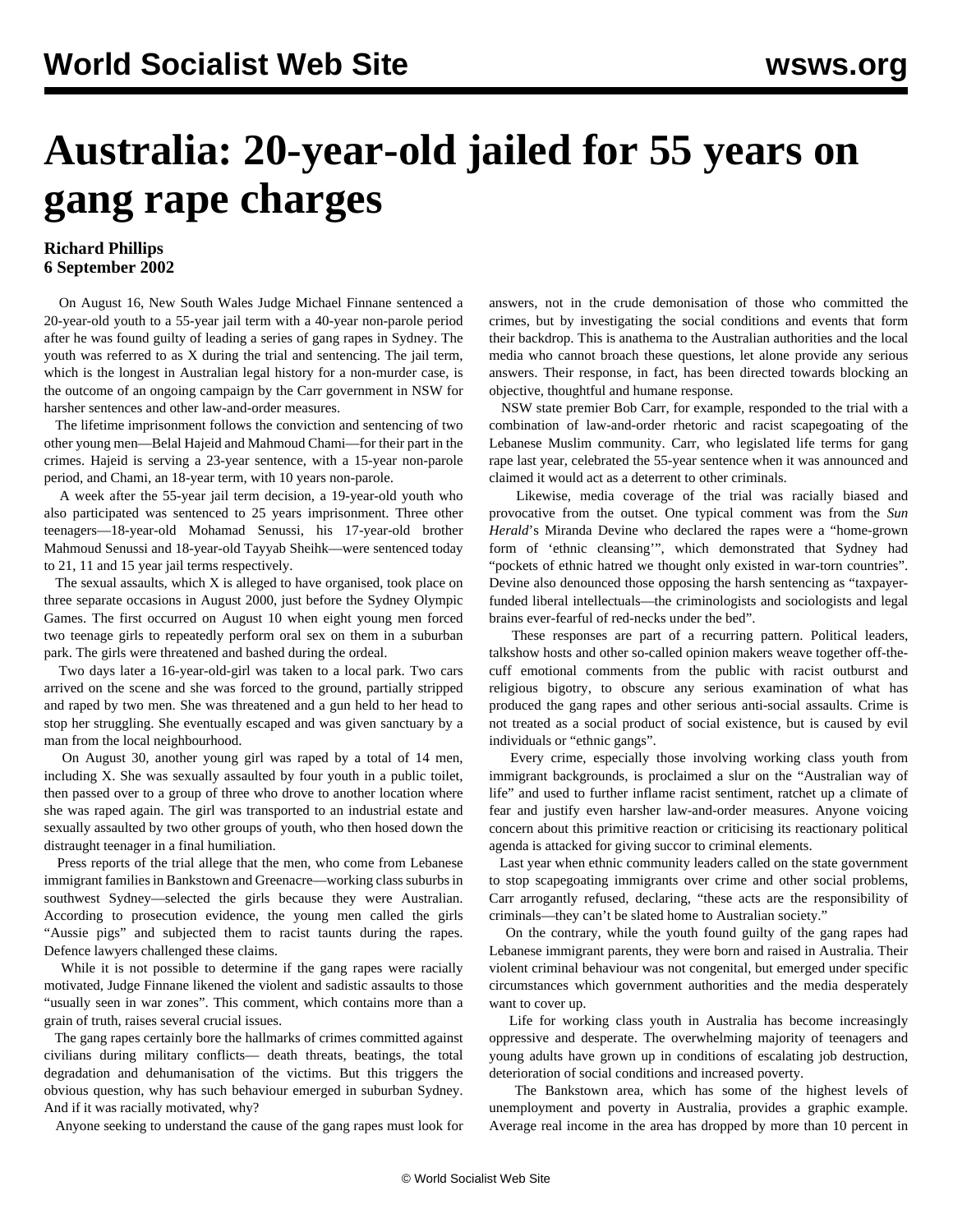the last decade, with the destruction of thousands of jobs in public utilities and manufacturing, one of the traditional employers. Immigrants, who constitute about 30 percent of Bankstown residents and used to provide much of the unskilled labour for these industries, have been particularly hard hit.

 These families, mainly from Lebanon, Vietnam and China, have the largest number of children but an average household income of only \$41,000, barely enough for rent, power and food, let alone other basic necessities.

 Youth unemployment in the Bankstown area is conservatively estimated at over 32 percent and in some parts of the suburb approaches 60 percent. Education facilities are a scandal, with local state schools understaffed, underfunded and overcrowded. Sporting and other recreational facilities are scarce. Apprenticeships are virtually non-existent, with part-time and casual jobs in supermarkets and other low wage jobs replacing employment previously available in local factories, railway workshops and other industries.

 The national poverty rate for Australian teenagers has doubled since 1982. Today 54 percent of all youth between 15 and 18 years, still residing with their parents, live below the official poverty line. The figure is 60 percent for those who have left home.

 It is not possible to provide a complete or accurate psychological and social profile of those found guilty of the rapes, because much of this information has been suppressed due to their age. What is known, however, is that they came from socially deprived backgrounds, had poor education and suffered from long periods of unemployment—conditions typical for thousands for young people across the country.

 X's father and mother, who immigrated in the late 1970s, met and married in Australia and led a difficult existence keeping their family fed, housed and clothed. His father worked two jobs to provide for the family and is currently working a third part-time job to help pay legal costs. X, their first son, left school at 14 with no educational qualifications and worked in a series of casual and part-time, low wage jobs, including a short stint as a panel beater and in the railways. His criminal record consisted of minor charges, including theft and unlicensed driving.

 The 19-year-old sentenced to 25 years jail last week is the youngest of eight children and has an IQ of 67. Another of those charged was born without any fingers and was ridiculed about his deformity throughout his school years—treatment that no doubt had a debilitating impact on his selfesteem.

 Poverty on its own does not automatically produce gang rapists, but the brutalisation and sense of desperation, frustration and powerlessness it creates, are essential elements in the criminalisation of individuals. Under these conditions is it any surprise that some of those belittled as unwanted human labour will lash out violently and treat others in a similar or even more brutal fashion?

 Moreover, the dark moods generated by endemic poverty are compounded by the absence of a mass movement fighting for a progressive social alternative.

 In the past, immigrant workers and youth looked to the trade unions and the organised labor movement, including the Labor Party, to provide some hope of a better life in the future. In the early 1970s, Labor opposed the US and Australian intervention in Vietnam, fought to abolish military conscription for 18-year-olds and held out the promise of advances in education, health and other social necessities. Wage rises and other small improvements in living standards were achieved through militant trade union activity.

 But over the past two decades these organisations have undergone a farreaching transformation to become the chief instruments for destroying jobs and living standards. No worker, let alone unemployed youth, believes they offer any way forward.

To these particular components should be added the destructive social

and psychological impact of increasing anti-immigrant demagogy and police harassment of Middle Eastern youth, in particular, over the last decade.

 Those involved in the gang rape were between the ages of 16 and 18 when they committed the crimes. For most of their conscious life the official establishment has vilified their communities.

 Judge Finnane and journalists, such as Miranda Devine, readily use war analogies to describe the sexual assaults. But they studiously ignore the results of ongoing harassment of Middle Eastern and Muslim communities by the state authorities, actions that form a piece with Australia's support for aggressive US policy in the Middle East.

 Physical attacks were launched on mosques and Muslim women spat at, pushed and their headscarves torn off by rightwing elements during the US-led war against Iraq in 1991. Since then, such attacks have periodically continued. For many Muslims and Arab-speaking immigrants, they have revived frightening memories of the conditions they experienced before immigrating to Australia.

 Lebanese and other Middle Eastern youth have been publicly labelled as thugs, potential terrorists, and Muslim fanatics by a range of political figures and media commentators. It would not be an exaggeration to say that daily life for youth from Middle Eastern communities in the Bankstown area over the last five years is not all that different from that in a war zone. Above all, it has been characterised by unrelenting police surveillance, intimidation and persecution.

 In 1998, Carr claimed, without a shred of evidence, that Arab-speaking youth gangs were responsible for a drive-by shooting on a local police station and the murder of a 14-year-old Asian boy. This precipitated a major police crackdown in the local area and new laws providing the police with wide powers to detain and search youth in public places. Thousands were stopped for questioning and more than 400 arrested for mainly minor misdemeanours during a six-month police dragnet of the local area. This harassment was reproduced inside government schools with police involvement in so-called "disciplinary problems" and "antitruancy" programs.

 Tensions became particularly acute in the leadup to and during the Sydney Olympic Games—a period of heightened Australian nationalism and unprecedented police activity.

 Following announcements that the headquarters of the US Olympic delegation would be situated in Bankstown, the local railway station and immediate shopping precinct was transformed into a virtual no-go zone for young people. Trees were cut down, high-powered nightlights and surveillance cameras installed and round-the-clock police patrols established. Newly introduced loitering laws were used to move on groups of more than three youth, who could be arrested if they failed to obey police directives. Raids were also conducted by ASIO, Australia's secret police, on families falsely alleged to have connections with Arab terrorists.

 This helped to heighten anxiety and tensions in the local Lebanese and Arab-speaking community and foster a siege mentality—a climate that has intensified following the September 11 terrorist attack on America, the war in Afghanistan and preparations for a new US-led war against Iraq.

 Whatever the precise motives of the youth who committed the August 2000 gang rapes, all of the above conditions helped contribute to the social pathology expressed in them.

 In line with the response of governments around the world, Australian authorities have wiped their hands of all responsibility for what it has helped create. The 55-year jail term and other harsh jail sentences demonstrate that the NSW government has no agenda for the rehabilitation of these youth or the alleviation of the poverty and deep social alienation that underpinned their crimes.

 Local Lebanese and Muslim leaders have warned the Carr government about the dangerous social consequences of its policies. They report